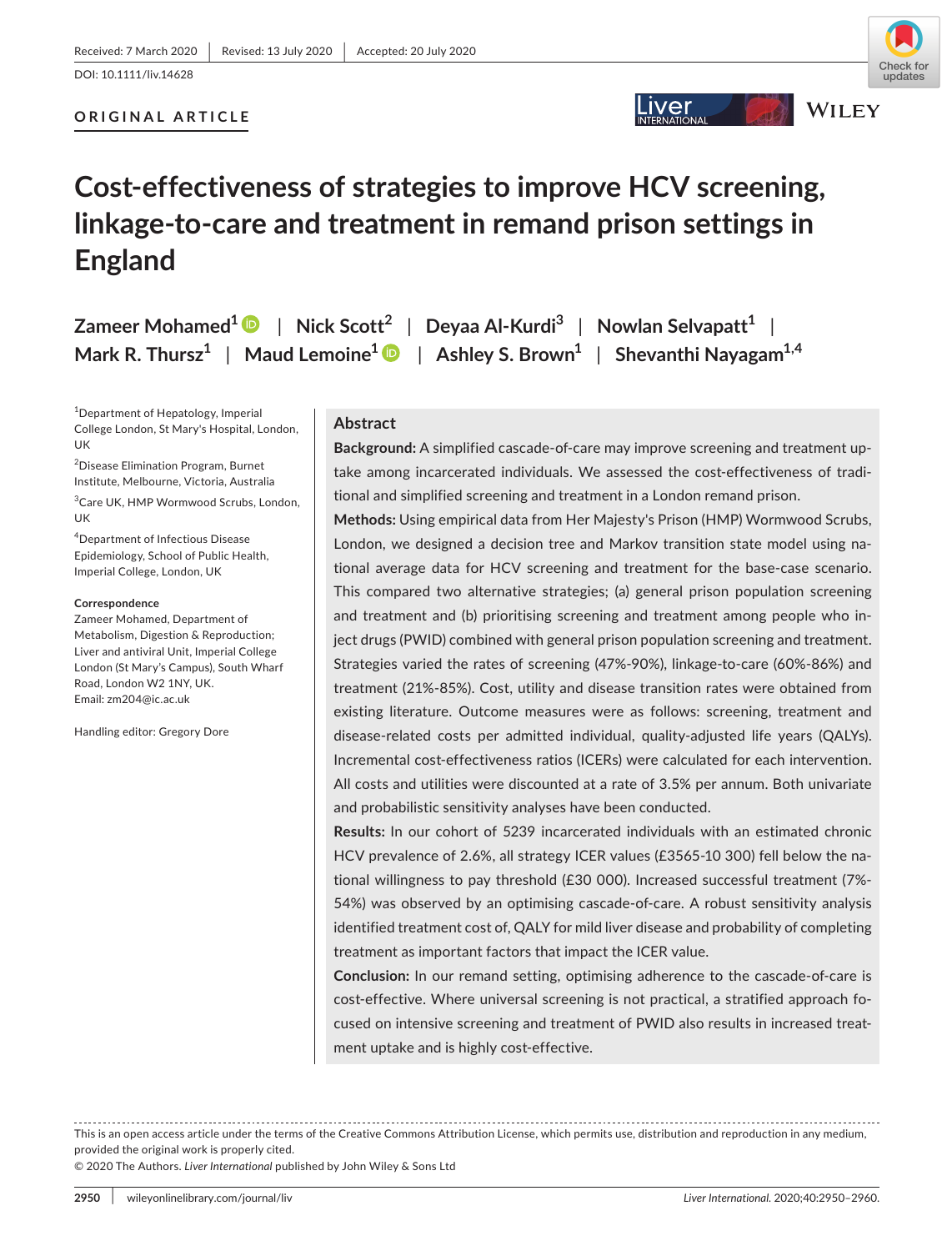#### **KEYWORDS**

cascade of care, cost effectiveness, hepatitis C (HCV), people who inject drugs (PWID), prison

## **1** | **INTRODUCTION**

The World Health Organisation (WHO) is committed to the elimination of viral hepatitis as a global health issue by 2030 as outlined in its 2016-2021 global health sector strategy. $^{\rm 1}$  It is estimated that 8% of the global burden of chronic hepatitis c virus (HCV) infection is concentrated among people who inject drugs (PWID). $^{2,3}$  A strong association exists between PWID and incarceration, with lifetime rates reported as high as 90%  $^4$  and, furthermore, up to 15% of people living in detention globally are estimated to be infected with HCV.<sup>5</sup>

Furthermore, recent modelling studies have estimated that PWID are accountable for 79% of HCV transmission and also underlined the value of sustained treatment as prevention with directacting antiviral (DAA) therapy in combination with scaling-up harm reduction (HR). $3,6$  Thus, it is clear that addressing the HCV epidemic among PWID is a key priority, which will influence the success of global attempts to eliminate HCV. In practice, however, implementing a successful treatment initiative in this marginalised community can prove difficult. For example, a recent prospective evaluation reported less than 10% treatment uptake among newly diagnosed PWID in San Francisco.<sup>7</sup> Therefore, engaging infected individuals serving a custodial sentence has been identified as a potentially opportune circumstance.

Recognising the importance of HCV infection among prison populations, countries including: Australia, China, India, Iran and the USA, have started to include prison programmes for HCV screening and treatment as part of their national hepatitis plans.<sup>8</sup> In England, 'opt-out' dry blood spot (DBS) screening for HCV infection has been phased into the prison estates since 2014.

Mathematical models have estimated that scaling-up prison-based HCV screening, treatment and harm reduction in Scotland will reduce the incidence and prevalence of HCV among PWID by almost half. $^9$  The use of DBS-based prison HCV screening has been found to be cost-effective only when linkage to care is greater than 40% and is considered highly cost-effective when combined with incrementing levels of treatment using DAA therapy.<sup>10,11</sup> Furthermore, the scale-up of HCV interventions in prison have also been found to be cost-effective in Switzerland and the USA.<sup>12,13</sup>

However, in England, there is clearly room for improvement, as despite having a national opt-out DBS screening policy, existing rates of screening are around 20%, while only a minority of individuals are accessing treatment.<sup>14</sup> We have recently demonstrated that a simplified screening and treatment algorithm, implementing point-of-care screening and streamlined treatment initiation of all viraemic individuals, resulted in screening uptake of 90% and treatment uptake of 85% in prisons.<sup>15</sup> However, no study to date has assessed the cost-effectiveness such a strategy, which simplifies the cascade of care in prisons. Between September 2017 and December 2018 at (Her Majesty's

#### **LAY SUMMARY**

Despite rolling-out a national screening programme for hepatitis C among people in prison in England, rates of screening and treatment remain suboptimal. In remand settings, point-of-care testing and fast-track treatment initiation can improve treatment uptake. In comparison to national average rates, optimising screening, linkage-to-care and treatment is highly cost-effective as both in universal and targeted testing among people who inject drugs in our remand prison settings. These data support the adoption of policies to simplify the testing and treatment practices in prison settings in England.

Prison) HMP Wormwood Scrubs universal opt-out DBS general prison population screening was combined with an in-reach Hepatology clinic and treatment in line with the NHS England approved DAA therapy for patients with a sentence long enough to complete treatment, while those with shorter sentences were provided with contact information for community linkage-to-care. In addition, between September and December 2018 we evaluated a simplified pathway involving pointof-care screening (Oraquick® anti-HCV (Orasure®, Bethlehem, PA) screening followed by Xpert® HCV fingerstick viral load (Xpert® HCV FS VL) (Cepheid®, Sunnyvale, CA) confirmation), fast-track treatment approval and initiation irrespective of sentence duration.<sup>15</sup> A flow diagram summarising both interventions can be found in Figure 1. Using this empirical data on screening and treatment outcomes from HMP Wormwood Scrubs, a medium-security remand prison in West London, we assessed the cost-effectiveness of five strategies, which evaluate a combination of screening (DBS and point-of-care based) and treatment (restricted and unrestricted by length of stay) initiatives.

## **2** | **METHODS**

#### **2.1** | **Model structure**

A de novo closed-cohort decision tree and Markov state transition model was created using TreeagePro® (Williamstown, MA) modelling software to simulate accrued costs and health-related outcomes related to screening and treatment of HCV in our prison setting over a 30-year time horizon. For all strategies a representative cascade of care was integrated to include 4 critical steps; serology screening and active infection confirmation, linkage-to-care (defined as clinical assessment), treatment initiation and sustained virological response at 12 weeks post-therapy (SVR 12).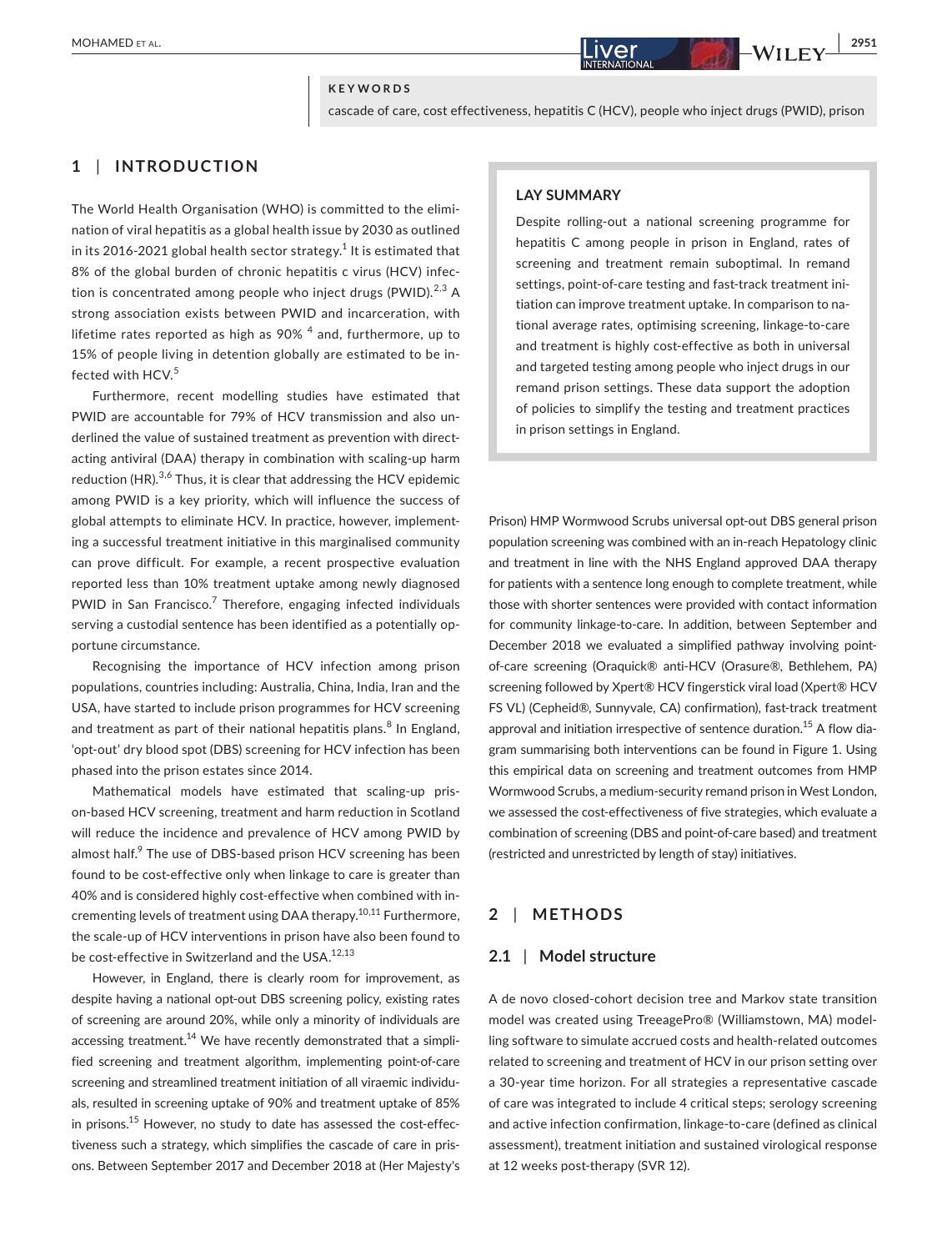



**FIGURE 1** Summary of universal opt-out general prison population DBS and targeted high-risk simplified pathways implemented at HMP Wormwood Scrubs.<sup>15</sup> \* Patient given contact details to self-refer for treatment in community; \*\* direct acting antiviral treatment



**FIGURE 2** Natural history model and transition probabilities for fibrosis progression, treatment outcomes and associated morbidity and mortality

Figure 2 summarises the model natural history. Liver disease progression from mild (F0/F1) and moderate (F2/3) disease to compensated cirrhosis (F4) and its associated complications (decompensation (DC) and hepatocellular carcinoma (HCC) was included in the model, parameterised from existing literature.<sup>15-17</sup> Given the high-risk status of the population, it is assumed that the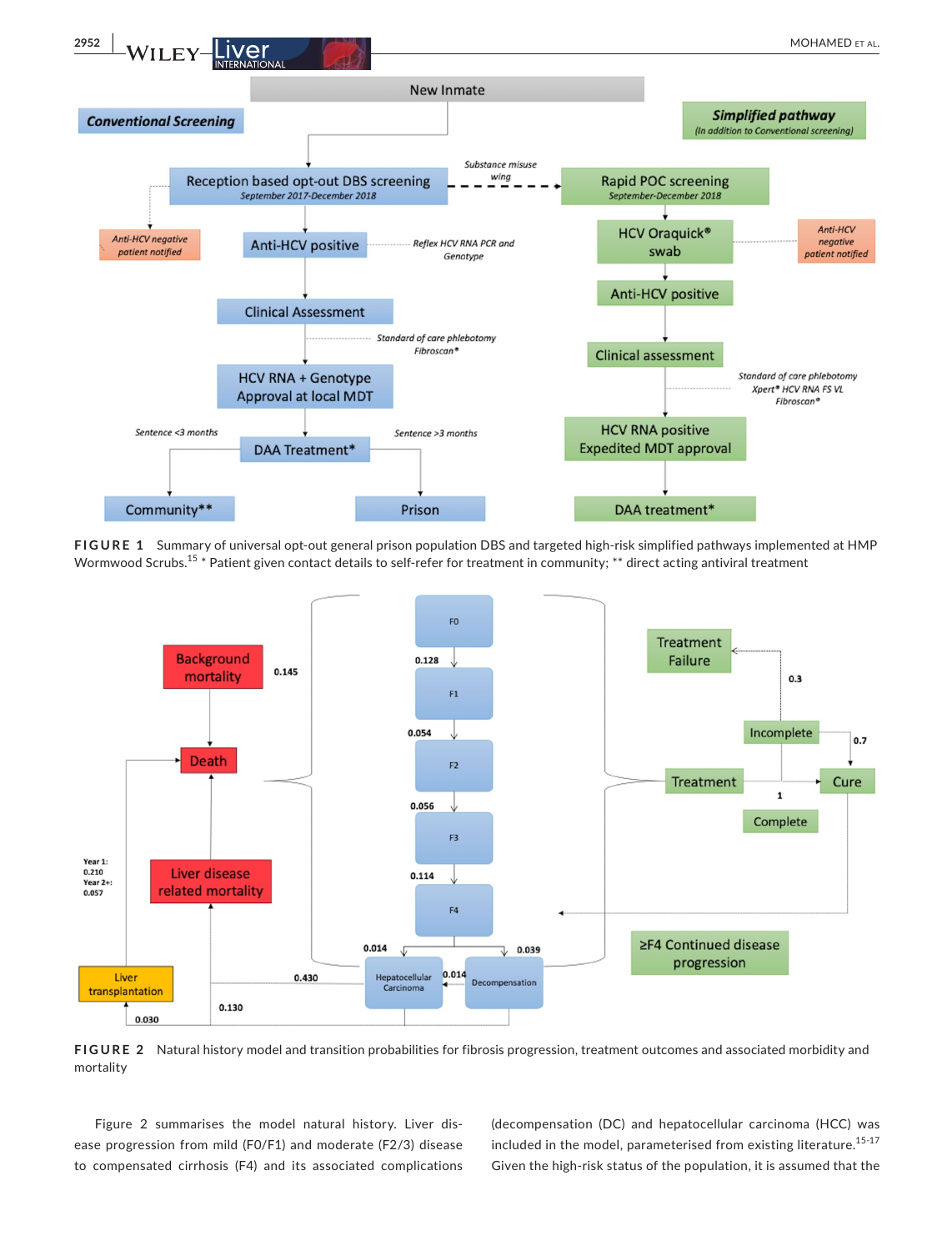transmission of disease has occurred as a result of injecting drug use. All successfully treated non-cirrhotic patients experienced a halt in their liver disease progression. Meanwhile all untreated and cirrhotic individuals (irrespective of treatment status) continue to experience disease progression through the model lifespan. In addition to disease-specific morbidity and mortality, a standardised background prisoner mortality rate has been applied to our cohort.<sup>18</sup> The model also assumes a matched background chronic HCV prevalence and disease progression for those who are not retained along the cascade of care.

#### **2.2** | **Study setting**

Where possible, empirical data from both opt-out universal HCV DBS general prison population screening and a pilot simplified screen-and-treat algorithm at HMP Wormwood Scrubs have been used to generate epidemiolocal, screening and costs parameters.<sup>15</sup> A review of the relevant literature was used to derive all other necessary parameters.

#### **2.3** | **Interventions**

In the following scenarios, we compare varied rates of screening, linkage-to-care and treatment uptake. The status quo scenario (strategy a) used is based on the national average rates of 20% screening and 40% linkage-to-care reported from the health and justice indicators of performance (HJIPs) for 2017-2018.<sup>14</sup> Strategy b reflects the existing HCV cascade of care at HMP Wormwood scrubs, while optimised rates of screening, linkage-to-care and treatment are varied based on data from a pilot 'simplified pathway' (incorporating point-of-care screening (Oraquick® anti-HCV screening followed by viraemia confirmation using Xpert® HCV FS VL assay), fast track

linkage-to-care and unrestricted treatment initiation [irrespective of length of sentence]) in strategies c and  $d<sup>15</sup>$  In addition, strategies e and f are comprised of varied intensity of universal general prison population screening and targeted screening of the high-risk prison population, defined as PWID initiated on OST (estimated to be 14% of the total prison population).<sup>19</sup> A summary of all scenarios is listed below, and the proportion of patients screened, linked-to-care and treated in each case can be found in Table 1.

- 1. National average reception-based universal general prison population DBS screening (20%), linkage-to-care (40%) and treatment (5%) (Status quo).
- 2. Local reception-based universal general prison population DBS screening (47%), linkage-to-care (60%) and restricted treatment (21%) of inmates able to complete course in custody (universal DBS).
- 3. Local reception-based universal general prison population highuptake DBS screening (90%), linkage-to-care (60%) and restricted treatment (21%) of inmates able to complete course in custody (universal DBS high uptake).
- 4. Local reception-based universal general prison population simplified pathway (POC screening (90%), expedited linkage-to-care (86%) and unrestricted treatment (85%)) (universal simplified pathway).
- 5. Stratified screening: Local reception-based universal prison population DBS screening (47%), linkage-to-care (60%) and restricted treatment (21%) and high-risk prison population simplified pathway screening (90%), linkage-to-care (86%) and treatment (85%) (stratified DBS and simplified pathway).
- 6. Stratified screening: Local reception-based universal prison population high-uptake DBS screening (90%), linkage-to-care (60%) and restricted treatment (21%) and high-risk prison population simplified pathway screening (90%), linkage-to-care (86%) and treatment (85%) (stratified DBS high uptake and simplified).

|                                                                              | <b>Description</b>                                                                 | Screening<br>uptake (%) | <b>HCV RNA</b><br>prevalence (%) | Linkage to<br>$care (\%)$ | <b>Treatment</b><br>uptake (%) | <b>Sustained</b><br>virological<br>response (%) |
|------------------------------------------------------------------------------|------------------------------------------------------------------------------------|-------------------------|----------------------------------|---------------------------|--------------------------------|-------------------------------------------------|
| <b>National Average</b>                                                      | (a) Status Quo                                                                     | 20                      | 2.6                              | 40                        | 5                              | 100                                             |
| Universal Screening: general<br>prison population                            | (b) DBS screening                                                                  | 47                      | 2.6                              | 60                        | 21                             | 100                                             |
|                                                                              | (c) High-uptake DBS<br>screening                                                   | 90                      | 2.6                              | 60                        | 21                             | 100                                             |
|                                                                              | (d) Simplified pathway                                                             | 90                      | 2.6                              | 86                        | 85                             | $100/70^{b}$                                    |
| <b>Stratified Screening</b><br>(universal vs high-risk prison<br>population) | (e) Universal DBS<br>screening + Simplified<br>pathway high risk                   | 47/90                   | $1.1/12.5^a$                     | 60/86                     | 21/85                          | $100/70^{b}$                                    |
|                                                                              | (f) Universal high-<br>uptake DBS<br>$screening + Simplified$<br>pathway high risk | 90/90                   | $1.1/12.5^a$                     | 60/86                     | 21/85                          | $100/70^{b}$                                    |

<sup>a</sup>General prison population value adjusted to maintain overall HCV RNA prevalence at 2.6%.

 $b$ Completed treatment SVR = 100%, Incomplete treatment SVR = 70%.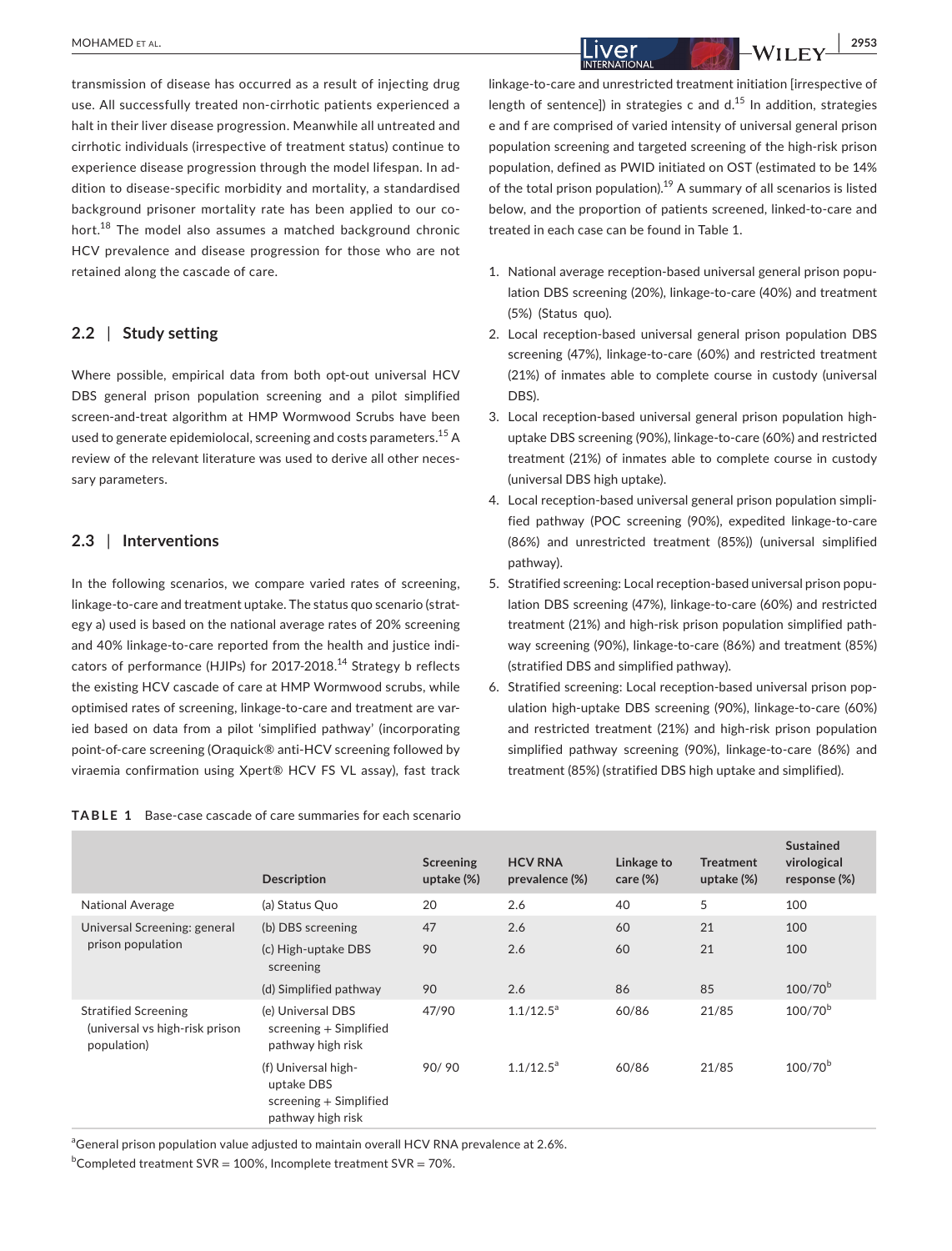#### **2.4** | **Costing**

Costs were considered from a healthcare provider perspective. The total assay cost for screening using DBS was £179.91 (£9.91 anti-HCV,<sup>14</sup> £100 DBS HCV RNA and genotype and £70 laboratory HCV RNA and genotype validation<sup>15</sup>). While the cost of POC in the simplified algorithm was £117 (Oraquick® anti-HCV; £17, Xpert® HCV FS VL; £30 and laboratory HCV RNA and genotype validation;  $£70^{15}$ ). The cost of clinical assessment was £225 (Fibroscan®; £150 and healthcare professional time;  $£125^{15}$ ) and the total cost of treatment and follow-up was £10 500 (DAA therapy; £10 000, healthcare professional time; £500). HCV disease-related costs were derived from existing literature.<sup>20,21</sup> The costs related to each scenario are presented per capita offered testing as opposed to per capita screened as this allowed us to take into account a health-related output costs among the estimated proportion of individuals who did not undergo screening.

#### **2.5** | **Outcome measures**

Quality-adjusted life years (QALYs) were used to as an quantitative objective measure of HCV-related disease morbidity and each stage of liver disease (mild, moderate, cirrhosis, decompensation and HCC) and liver transplantation (at 1 year post-transplantation and long term) was assigned a value based on existing literature.<sup>20,21</sup> An incremental QALY was applied for non-cirrhotic prisoners who completed therapy successfully.<sup>11</sup>

#### **2.6** | **Cost-effectiveness**

Using the status quo scenario as the base case, an incremental costeffectiveness ratio (ICER) per QALY gained for each alternative strategy was generated using the following formula:

> (Cos*t*strategy b <sup>−</sup> <sup>j</sup> −Cos*t*strategy a) (Effectiveness<sub>strategy b − j − Effectiveness<sub>strategy a</sub>)</sub>

A half-cycle correction was applied to all recurrent costs and health utilities. This methodology is commonly applied in Markov modelling.22 In the model the transition from one state to another is discrete (occurring at the beginning or end of a cycle), however, in reality this process is likely to be continuous throughout the cycle. Half of the total accrued costs and effects are taken for the first and last cycle, effectively resulting in the estimate for all intermediate cycles being obtained from the middle time point, avoiding over- or underestimation of the incurred outputs associated with the transition between states.<sup>23</sup> In addition, a standardised discount was applied to all outputs at a rate of 3.5% per annum. In line with the UK National Institute of Health and Care Excellence (NICE), the willingness to pay threshold (WTP) used to assess whether a strategy was cost-effective or not was considered to be £20 000 to £30 000 per QALY gained.<sup>24</sup>

#### **2.7** | **Sensitivity analysis**

In order to evaluate the robustness of the results generated, both deterministic (univariate) analysis and probabilistic sensitivity analysis (PSA) have been performed for cost, health utility and probability parameters (Table 2). For deterministic analysis a range of parameter values were tested for each variable evaluated, while Monte Carlo Simulation was used to generate 1000 randomised simulations for PSA.

## **3** | **RESULTS**

## **3.1** | **Impact of treatment on HCV disease progression and related mortality**

Table 3. and Figure S3A,B. summarise the difference in disease state for both treated and untreated groups over the 30-year model span. At baseline 78% of patients had mild disease (F0/F1), 11% had moderate disease (F2/F3), 11% have compensated cirrhosis (F4) and none had any associated complication (DC or HCC). There was a significant change in the profile of early liver disease when comparing treated with untreated and unsuccessfully treated cases. The majority of successfully treated individuals remained in the mild disease state (F0/1) (70.7%). In comparison, 19.0% of untreated and unsuccessfully treated individuals remained in the mild disease state, while the majority had progressed to the moderate disease state (57.2%) after 30 years. There were less pronounced differences in the proportion of advanced liver disease between groups. Levels of compensated cirrhosis (3.4% vs 1.9%) and DC (1.0% vs 0.6%) were lower among treated individuals, while the proportion with HCC was equivalent in both groups (0.1%). Finally, overall mortality was lower among treated individuals (16.7% vs 19.1%).

#### **3.2** | **Cost-effectiveness analysis**

Between September 2017 and December 2018, 5239 individuals were admitted to HMP Wormwood Scrubs, based on existing literature it is estimated that 14% (733 inmates) were initiated on OST. $^{19}$  In comparison to the base case (strategy a), over the course of 30-year model timeframe, the greatest per capita total cost (testing, morbidity related and treatment) difference observed was £205 (strategy d; universal simplified pathway), while the greatest per capita margin in health utility was 0.02 QALYs (strategies D (universal simplified pathway) and F (stratified universal high-uptake DBS screening and high-risk simplified pathway).

The results of the cost-effectiveness analysis are presented in Table 4. All five strategies reported an ICER which fell below the WTP threshold for the UK (£20 000 to 30 000), with ICER per QALY gained values ranging from £3402 (strategy b; universal DBS screening) to £10 300 (strategy c; universal high-uptake DBS screening).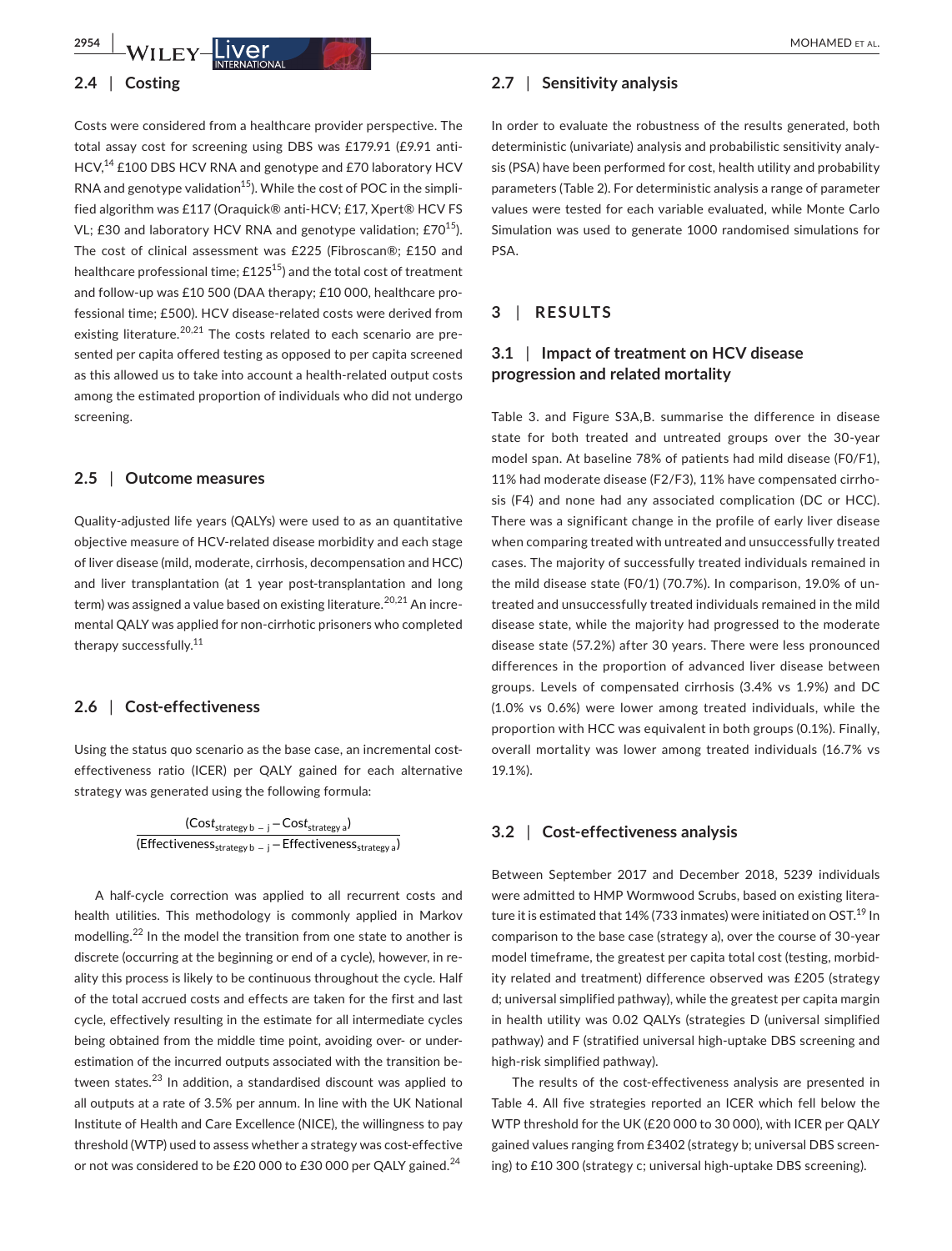×

## **TABLE 2** List of input variable mean and distribution values for cost, utility and probability

| Parameter                                         | <b>Mean Value</b> | <b>Distribution</b>                           | Source/<br><b>Remarks</b> |
|---------------------------------------------------|-------------------|-----------------------------------------------|---------------------------|
| Cost(E)                                           |                   |                                               |                           |
| Cost of DBS HCV antibody screen                   | 9.91              | Uniform $\pm$ 20%                             | 26                        |
| Cost of DBS HCV RNA/Genotype                      | 170.00            | Uniform (100-204)                             | 15                        |
| Cost of Orasure HCV antibody screen               | 17.00             | Uniform $\pm$ 20%                             | 15                        |
| Cost of Xpert® FS HCV RNA                         | 100.00            | Uniform (30-120)                              | 15                        |
| Cost of clinical assessment                       | 225.00            | Uniform $\pm$ 20%                             | 15                        |
| Cost of DAA treatment (8-12 weeks)                | 10 000.00         | Uniform (1000-30 000)                         |                           |
| Cost of follow-up                                 | 500.00            | Uniform $\pm$ 20%                             | 15                        |
| Cost Mild disease (F0/1)                          | 177.47            | Uniform $\pm$ 20%                             | 20,21                     |
| Cost Moderate disease (F2/3)                      | 922.08            | Uniform $\pm$ 20%                             | 20,21                     |
| Cost Compensated cirrhosis (F4)                   | 1463.50           | Uniform $\pm$ 20%                             | 20,21                     |
| <b>Cost Decompensated Cirrhosis</b>               | 11 728.61         | Uniform $\pm$ 20%                             | 20,21                     |
| Cost Hepatocellular Carcinoma                     | 10 451.58         | Uniform $\pm$ 20%                             | 20                        |
| Cost Liver transplant                             | 47 310.55         | Uniform $\pm$ 20%                             | 20                        |
| Cost post liver transplant                        | 1781.15           | Uniform $\pm$ 20%                             | 20                        |
| Cost Mild disease SVR                             | 333.08            | Uniform $\pm$ 20%                             | 20                        |
| Cost Moderate disease SVR                         | 922.08            | Uniform $\pm$ 20%                             | 20                        |
| <b>Cost Compensated cirrhosis SVR</b>             | 1463.50           | Uniform $\pm$ 20%                             | 20                        |
| Health Utility (QALYs)                            |                   |                                               |                           |
| Uninfected/Spontaneous Clearance                  | 0.94              | Uniform $\pm$ 20%                             | 11                        |
| Background prisoner mortality rate                | 0.0033            | Uniform - 20% to 1.14 per 100 person-years    | 18,33                     |
| Mild disease (FO/1)                               | 0.77              | Beta ( $\alpha$ = 769.23, $\beta$ = 229.77)   | 20,21                     |
| Moderate disease (F2/3)                           | 0.66              | Beta ( $\alpha$ = 659.34, $\beta$ = 339.65)   | 20,21                     |
| Compensated cirrhosis (F4)                        | 0.55              | Beta ( $\alpha$ = 549.45, $\beta$ = 449.55)   | 20,21                     |
| Decompensated cirrhosis                           | 0.45              | Beta ( $\alpha$ = 449.54, $\beta$ = 549.45)   | 20,21                     |
| <b>Hepatocellular Cancer</b>                      | 0.45              | Beta ( $\alpha$ = 449.54, $\beta$ = 549.45)   | 20,21                     |
| Liver transplant                                  | 0.45              | Beta ( $\alpha$ = 449.54, $\beta$ = 549.45)   | 20,21                     |
| Post liver transplant                             | 0.67              | Beta ( $\alpha = 669.33$ , $\beta = 329.67$ ) | 34                        |
| Mild disease SVR                                  | 0.82              | Beta ( $\alpha = 819.17$ , $\beta = 179.82$ ) | 20,21                     |
| Moderate disease SVR                              | 0.72              | Beta ( $\alpha = 719.28$ , $\beta = 329.67$ ) | 20,21                     |
| Compensated cirrhosis SVR                         | 0.61              | Beta ( $\alpha = 669.33$ , $\beta = 179.82$ ) | 34                        |
| Probabilities                                     |                   |                                               |                           |
| F <sub>0</sub>                                    | 0.66              | $\blacksquare$                                | 15                        |
| F <sub>1</sub>                                    | 0.12              |                                               | 15                        |
| F <sub>2</sub>                                    | 0.06              |                                               | 15                        |
| F <sub>3</sub>                                    | 0.05              | $\overline{\phantom{a}}$                      | 15                        |
| F4                                                | 0.11              |                                               | 15                        |
| $FO-F1$                                           | 0.128             | Uniform $\pm$ 20%                             | 17                        |
| $F1-F2$                                           | 0.059             | Uniform $\pm$ 20%                             | 17                        |
| $F2-F3$                                           | 0.056             | Uniform $\pm$ 20%                             | 17                        |
| F3-F4                                             | 0.116             | Uniform $\pm 20\%$                            | 17                        |
| Compensated cirrhosis to decompensated cirrhosis  | 0.039             | Uniform $\pm$ 20%                             | $17$                      |
| Compensated cirrhosis to hepatocellular carcinoma | 0.014             | Beta ( $\alpha = 38.96$ , $\beta = 960.04$ )  | 17                        |
| Decompensated cirrhosis to hepatocellular cancer  | 0.014             | Beta ( $\alpha = 38.96$ , $\beta = 960.04$ )  | 17                        |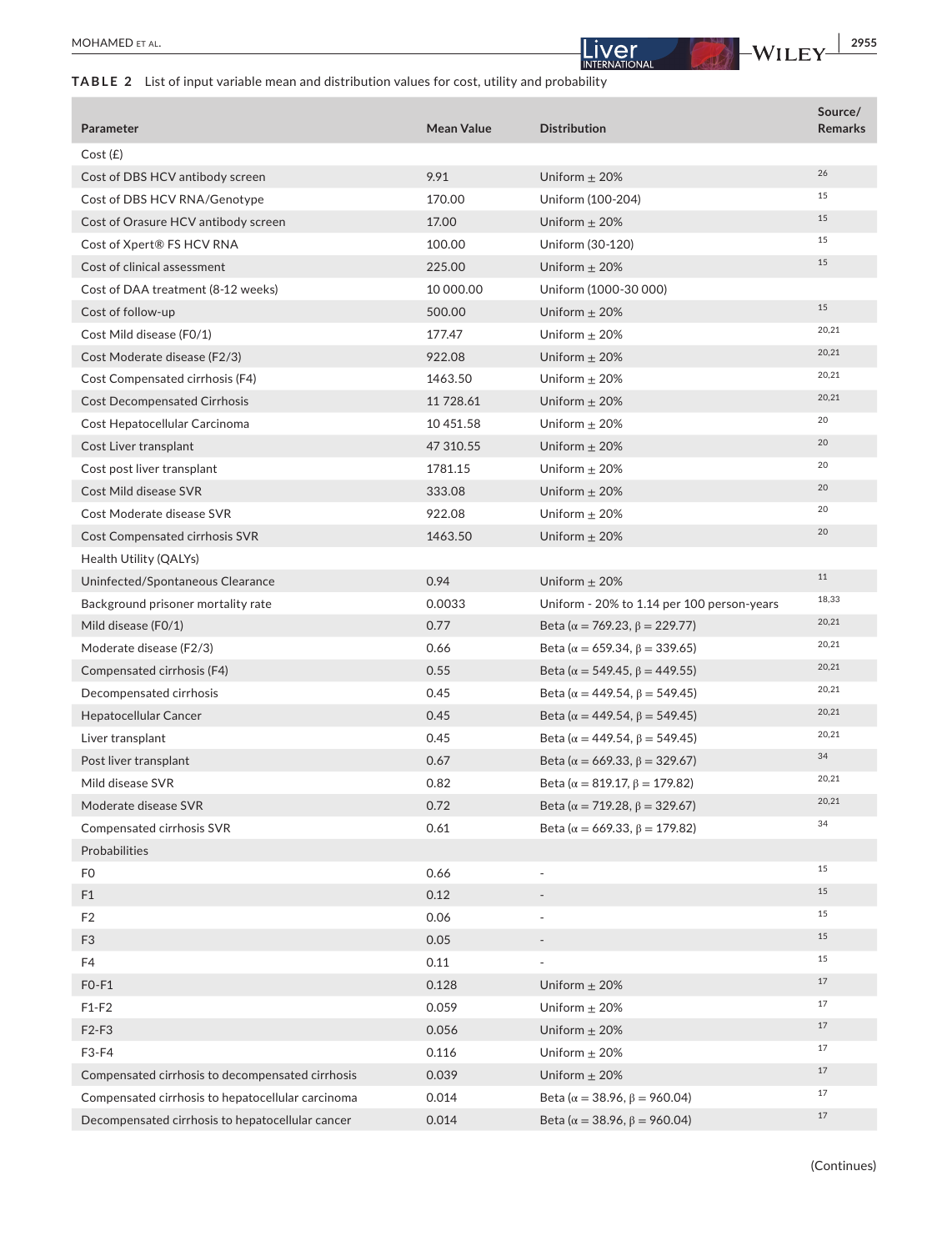#### **TABLE 2** (Continued)

| Parameter                                                             | <b>Mean Value</b> | <b>Distribution</b>                 | Source/<br><b>Remarks</b> |
|-----------------------------------------------------------------------|-------------------|-------------------------------------|---------------------------|
| Decompensated cirrhosis/ Hepatocellular cancer to liver<br>transplant | 0.030             | $(\alpha = 29.97, \beta = 985.01)$  | 20                        |
| Decompensated cirrhosis to death                                      | 0.130             | $(\alpha = 129.87, \beta = 869.13)$ | 20                        |
| Hepatocellular cancer to death                                        | 0.430             | $(\alpha = 429.57, \beta = 569.43)$ | 20                        |
| General population chronic prevalence (%)                             | 2.6               | Uniform (1.0-8.0)                   | 15                        |
| High-risk chronic HCV prevalence (%)                                  | 12.5              | Uniform (2.6-30.0)                  | 15                        |
| Proportion on OST (%)                                                 | 14                | Uniform $\pm$ 20%                   | 15                        |
| DBS test performed (%)                                                | 47                | Uniform<br>25-100                   | 15                        |
| DBS clinical assessment (%)                                           | 60                | Uniform $\pm$ 20%                   | 15                        |
| DBS treated (%)                                                       | 21                | Uniform<br>$(5-100)$                | 15                        |
| POC test performed (%)                                                | 90                | Uniform<br>$(50-100)$               | 15                        |
| POC clinical assessment (%)                                           | 85                | Uniform<br>$(65-100)$               | 15                        |
| POC treated (%)                                                       | 85                | Uniform<br>$(21-100)$               | 15                        |
| POC completed treatment (%)                                           | 46                | Uniform (37-55)                     | 15                        |
| Discounting (%)                                                       | 3.5               | $0 - 7$                             |                           |
| Model length (years)                                                  | 30                | $15 - 60$                           |                           |

|                               |                                                              |               | Time point: Year 30                     |  |  |
|-------------------------------|--------------------------------------------------------------|---------------|-----------------------------------------|--|--|
| Disease State                 | <b>Time point: Baseline</b><br>All patients (%) <sup>a</sup> | Untreated (%) | <b>Successful DAA</b><br>therapy $(\%)$ |  |  |
| Mild Disease (F0/1)           | 78.0                                                         | 19.0          | 70.7                                    |  |  |
| Moderate Disease<br>(F2/3)    | 11.0                                                         | 57.2          | 9.9                                     |  |  |
| Compensated<br>Cirrhosis (F4) | 11.0                                                         | 3.4           | 1.9                                     |  |  |
| Decompensated<br>Cirrhosis    | $\Omega$                                                     | 1.0           | 0.6                                     |  |  |
| Hepatocellular Cancer         | $\Omega$                                                     | 0.1           | 0.1                                     |  |  |
| Liver transplant              | $\Omega$                                                     | 0.2           | 0.1                                     |  |  |
| Death                         | $\Omega$                                                     | 19.1          | 16.7                                    |  |  |

**TABLE 3** Comparison of disease liver disease burden and mortality at baseline and at the 30 years post-baseline for both untreated and treated individuals within the cohort

<sup>a</sup>At baseline all patients are considered to be untreated

## **3.3** | **Sensitivity analysis**

The outcomes for the five parameters with the largest impact on the ICER per QALY when compared to the status quo (strategy a) are presented in Figure 3. In all cases none of the parameters appear to independently raise the ICER value above the WTP of £30 000. However, the WTP threshold is breached across all strategies at a more conservative WTP (£20 000). In particular, three common parameters, cost of DDA therapy, the QALY associated with mild disease (F0/1) and the probability of completing treatment, appear to have the largest effect on the ICER value across all strategies.

Figures S1 and S2 represent outputs from the PSA Monte Carlo simulation. Figure S1 represents a cost-effectiveness acceptability curve, reporting the proportion of simulations for each strategy where the ICER value is considered to be the optimal choice based on an incrementing WTP. Strategy f (stratified DBS high uptake and simplified pathway) becomes the dominant strategy once the WTP exceeds £18 000 and is cost-effective in 73.1% of iterations at a WTP of £30 000.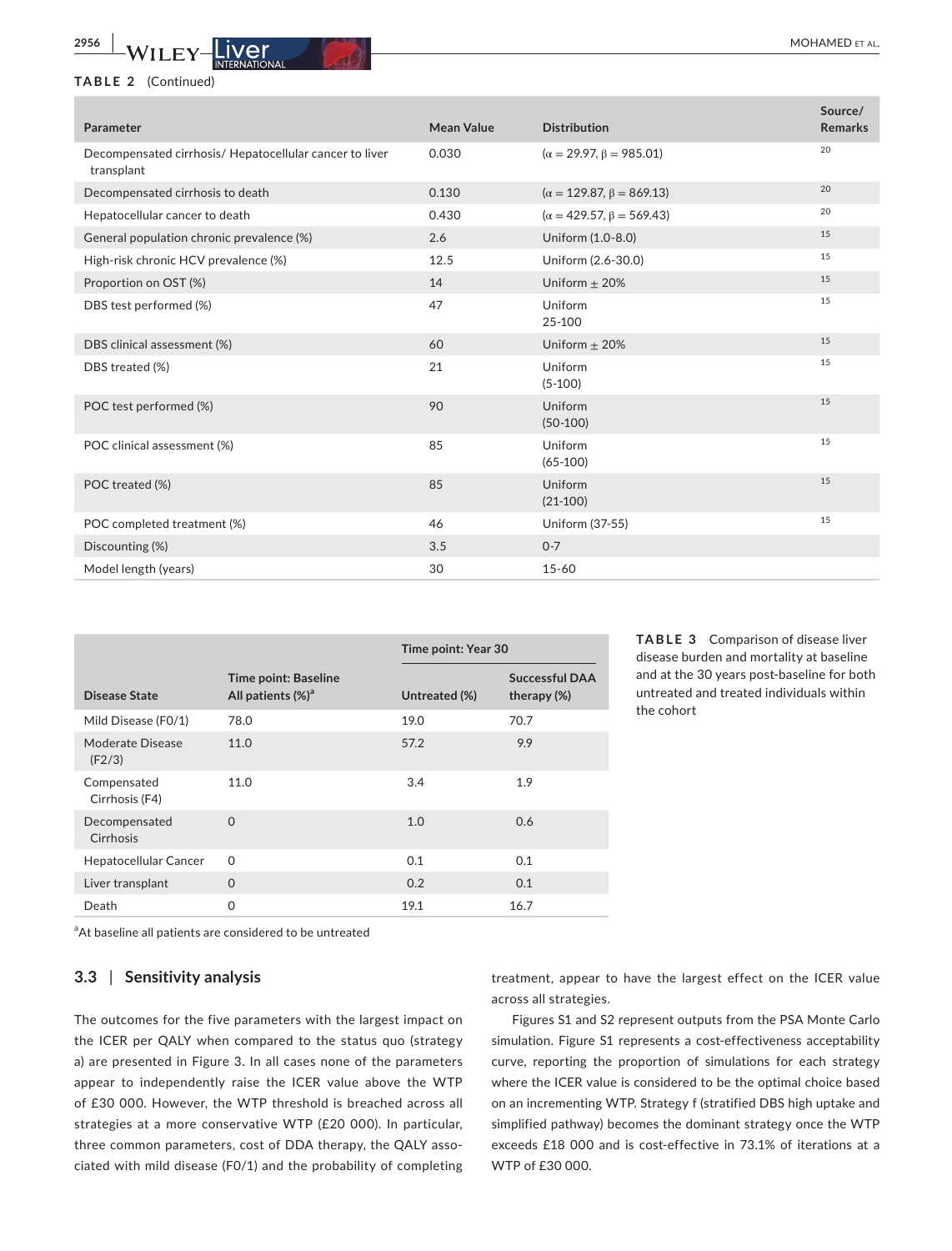

**FIGURE 3**  Outcomes of univariate sensitivity analysis comparing Scenario a (National DBS status quo) to: (A) Universal general prison population DBS, (B) Universal general prison population DBS high uptake, (C) Universal general population simplified pathway, (D) Stratified screening: Universal general prison population: High-uptake DBS screening/High-risk simplified pathway, (E) Stratified screening: Universal general prison population: DBS screening/High-risk simplified pathway. \* Inverse association with ICER value; *Parameters highlighted in bold cross the WTP threshold*

## **4** | **DISCUSSION**

Our study has shown that all of the evaluated strategies to increase coverage of HCV testing and treatment at HMP Wormwood Scrubs are cost-effective, compared to current national average outcomes for prison-based HCV initiatives in England. The ICERs ranged between £3402 (strategy b) and £10 300 (strategy c), while the net increase in annual cost ranged from £2794 (strategy b) to £35 800 (strategy d) and the proportion of inmates successfully being treated ranged between 7.4% (strategy b) and 53.6% strategy d.

One key message that our model emphasises is the importance of increasing retention along all parts of the cascade of care. This point is emphatically illustrated when increasing screening uptake from 47% strategy b (universal DBS screening) to 90% in strategy c (universal high-uptake DBS) without increase in any other aspect of the cascade of care. This approach results in an almost three-fold increase in cost incurred with only a marginal increase in treatment uptake (7.4% vs 11.0%), reinforcing conclusions made by Martin and colleagues that a combination of increased screening and linkage-to-care is required for a strategy to be cost-effective in England.11 Until recently the focus of prison-based HCV initiatives has been on increasing the level of testing.<sup>25</sup> However, there is a real danger that the prospective benefit of intensifying screening may be significantly diluted without a reliable pathway to ensure linkage-to-treatment.

A special consideration for our cohort is that it is a remand prison setting where individuals tend to have relatively short sentences, making the cascade of care time sensitive. A major strength of this model is that it was based on empirical data comparing universal DBS-based screening with a point-of-care–based simplified screen-and-treat pathway among PWID initiating on OST at HMP Wormwood Scrubs, making it more representative of the cohort and existing screening practices.<sup>15</sup> We found that a major limitation of DBS screening in this environment is the lag between screening and diagnosis, which often jeopardises intended treatment. Thus, implementing point-of-care testing enables same day diagnosis and, in combination with streamlined treatment initiation, results in optimised adherence to the cascade of care.<sup>15</sup> In this model we have applied these optimised conditions to universal general prison population-based screening (strategy d), which yielded a favourable ICER value (£9080) and the highest number of individuals undergoing successful DAA treatment (73 individuals, 53.6%). These findings are supported by recent cost-effectiveness modelling data from the USA, which compares a wide variety of prison HCV screening and treatment interventions including stratification of screening based on risk status.<sup>13</sup> It also aligns with current national prison screening policy on blood-borne viruses, which advocates untargeted general population screening.<sup>26</sup>

Although it may be preferable to adopt universal HCV screening in prison settings in England, existing clinical and security priorities,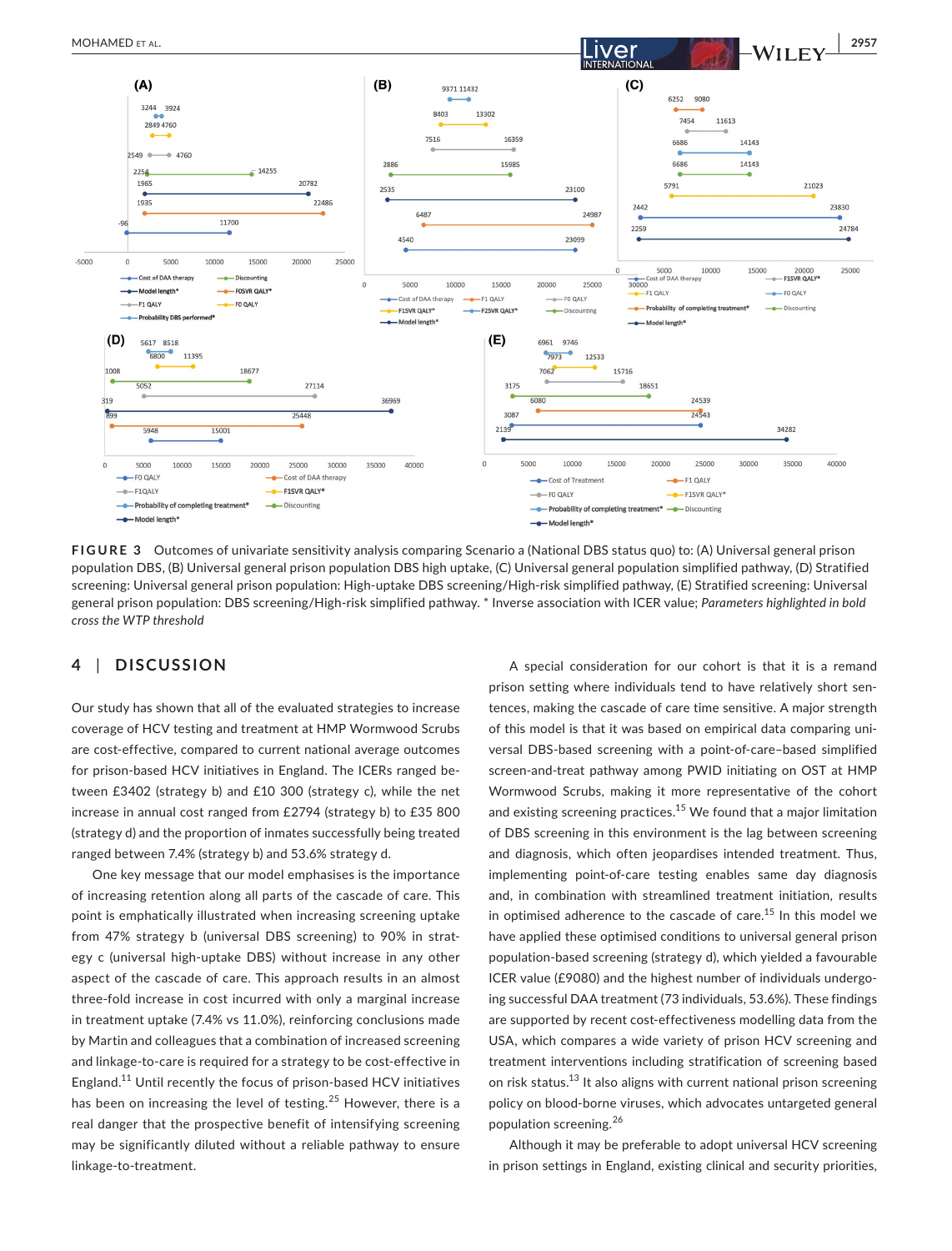| <b>Scenario</b>                                                                                                                   | <b>Total treated</b><br>$(n, %)^{a}$ | <b>Total treatment</b><br>success $(n,%)^a$ | Total cost per person<br>incarcerated $(E)$ | <b>QALY</b> per person<br>incarcerated | ICER value (£/<br>QALY gain) |
|-----------------------------------------------------------------------------------------------------------------------------------|--------------------------------------|---------------------------------------------|---------------------------------------------|----------------------------------------|------------------------------|
| (a) National Average                                                                                                              | 0                                    | 0                                           | 380                                         | 1.22                                   |                              |
| (b) Universal general<br>prison population: DBS<br>screening                                                                      | 10(7.4)                              | 10(7.4)                                     | 396                                         | 1.23                                   | 3402.87                      |
| (c) Universal general<br>prison population: high-<br>uptake DBS Screening                                                         | 15(11.0)                             | 15(11.0)                                    | 426                                         | 1.23                                   | 10 300.16                    |
| (d) Universal general<br>prison population:<br>Simplified pathway                                                                 | 89 (65.4)                            | 73 (53.7)                                   | 585                                         | 1.25                                   | 9080.10                      |
| (e) Stratified screening:<br>Universal general<br>prison population: DBS<br>screening/High-risk<br>simplified pathway             | 63 (46.3)                            | 52 (38.2)                                   | 502                                         | 1.24                                   | 8630.62                      |
| (f) Stratified screening:<br>Universal general prison<br>population: High-uptake<br>DBS screening/High-risk<br>simplified pathway | 63(46.3)                             | 52(38.2)                                    | 542                                         | 1.24                                   | 9745.82                      |

<sup>a</sup>Total number of viraemic individuals calculated as 2.6% of 5239 (136).

combined with a lack of healthcare personnel, can present significant obstacles to its implementation.<sup>27</sup> Thus, in our model we explored the cost-effectiveness of an 'imperfect' intervention by implementing the simplified pathway among PWID being initiated on OST, while continuing a either existing (47%) or enhanced (90%) levels of DBS screening without improvement in linkage-to-care or treatment (strategies E and F). Both strategies yielded an ICER value similar to strategy d (strategy e; £8630 and strategy f; £9745) and slightly lower treatment uptake (52 individuals (38.2%)). Enhanced screening among PWID not only has the added benefits of a higher yield, as there is a five-fold increase in chronic HCV prevalence compared to the general prison population, but also may be easier to sustainably implement, given that on average approximately 14% of the total prison population are initiated on OST. In addition, we have demonstrated that while assessing the simplified pathway among those initiated on OST only 7% underwent conventional opt-out DBS screening as part of their admission, despite the initiatives being run in tandem.<sup>15</sup> It is therefore conceivable that reducing the proportion of unscreened high-risk individuals may increase the total number of cases identified.

In order to test the robustness of the cost-effectiveness analysis outputs from our model, a rigorous sensitivity analysis has been performed. Altering the model length and the percentage discounting to the model outputs appear to both have a wide-ranging effect on the ICER values generated. Specifically, when the model length is halved (to 15 years), the ICER value breaches the £30 000 WTP threshold in the strategies where screening and treatment is scaled-up (strategies d–f) (Table 4). This is a consequence of incurring the upfront costs of screening, while the impact of limiting disease progression has yet to be gained. Conversely, removing any discount to model outputs or increasing the length of the model further results in a more cost-effective ICER across strategies (Figure 3). In terms of cost, the price of treatment has the most significant effect of the ICER values for all scenarios tested. This is in line with an economic evaluation of scaling-up HCV treatment in prisons in the USA, which forecasts that the most significant cost to the healthcare budget within the prison system would be the cost of treatment. $^{28}$  In our study we selected a relatively conservative estimate for DAA therapy of £10 000. However, in recent times, NHS England and the pharmaceutical industry have agreed to significant reductions on drug tariffs, and it can only be expected that these costs will continue to fall.<sup>29</sup>

In addition to the cost of therapy, the successful completion of treatment is an important consideration in the sensitivity analysis. As a result of the limited length of incarceration, in our experience only 46% of individuals complete treatment under supervision. We have applied a sub-optimal SVR rate (70%) to those who are released prior to completing therapy. Although, recent work to assess the sub-optimal adherence among PWID concluded that there was no observed difference compared to those with better compliance, this was defined as adherence of less than  $90\%$ ,  $^{30}$  whereas it is expected to be around 50% in our cohort. Currently there is very little continuity of HCV care with probation services and community harm reduction programmes on release. Thus, improved collaboration with community services to ensure adequate support for individuals to complete therapy would further enhance the cost-effectiveness of prison-based screening and treatment.

It is also interesting to note the impact of treatment in preventing the morbidity and mortality related to liver disease in this cohort.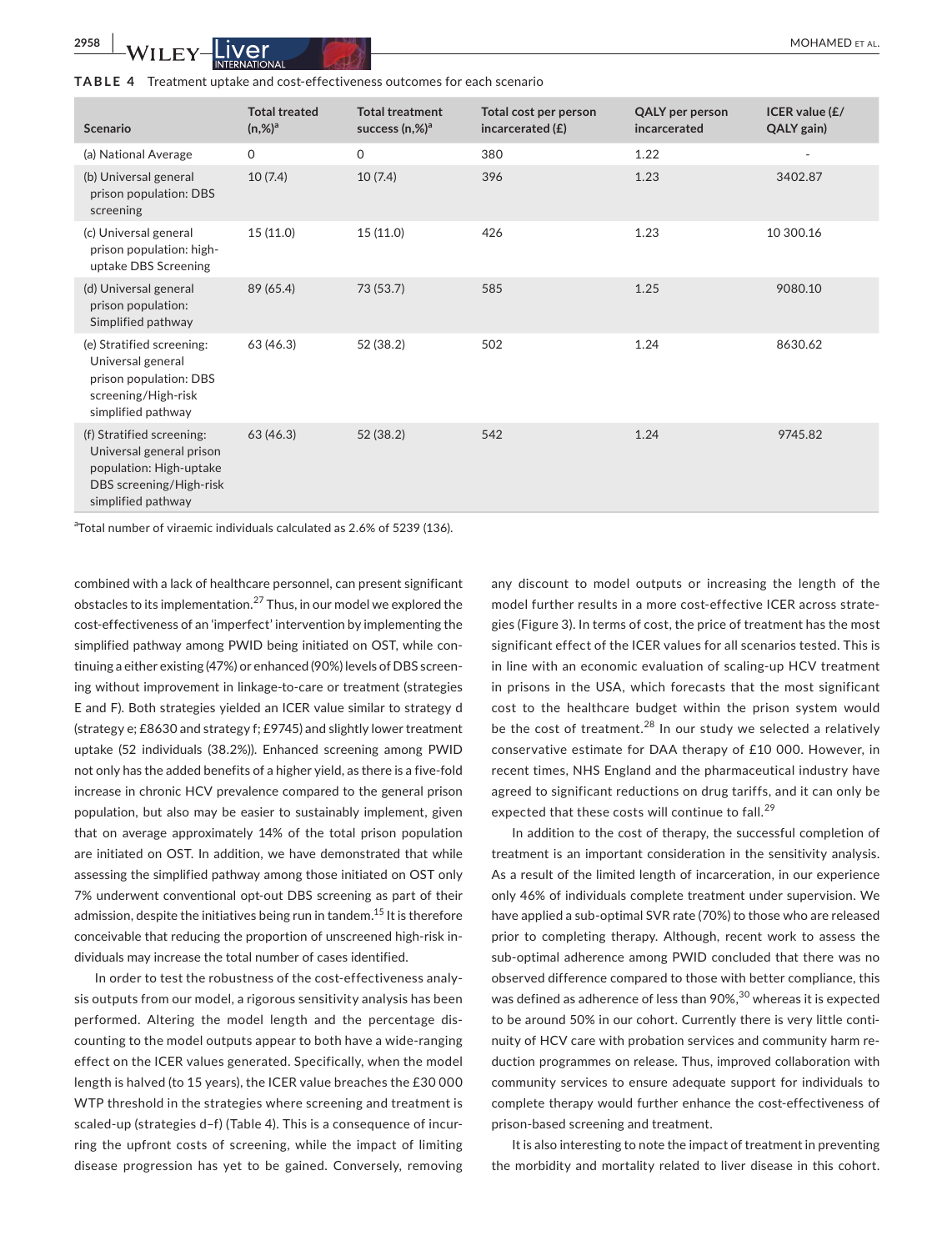The most alarming finding is the high level of mortality observed despite the relatively mild degree of liver disease in the study cohort at baseline. Even after suspending the contribution of background mortality on the model, the proportion who die over a 30-year period is 3.7% higher among those who are untreated (8.0% vs 10.7%). These findings are echoed in a recent analysis of mortality in an observational cohort of over 100 000 HCV infected non-cirrhotic individuals, reporting a hazard ratio of 0.32 among those successfully treated with DAA therapy compared with untreated individuals.<sup>31</sup> The gain in health-related quality of life from treatment also appears to be an important determinant of the ICER value across all strategies, particularly in the cohort with 'mild disease' (F0/1). This is because the averted progression of more advanced disease states in those undergoing treatment. A 20 per cent adjustment in the QALY value for treated and untreated individuals with mild disease resulted in an ICER per QALY gained between £20 000 and £30 000 in the more intensive screening and treatment strategies (Figure 3). This suggests that even where there is no direct health benefit of treatment on an individual level, there is still a cohort benefit at a cost that is likely to be acceptable at the current threshold.

We do acknowledge that there are some limitations to our study. Firstly, our data are generated from a single remand prison site in London. Although this population typically serve short sentences and are therefore theoretically more difficult to treat, the make-up of the prison population, model of treatment delivery and allocation of staff and resources across England is not uniform and therefore our findings need to be generalised with caution. Secondly, we have made the assumption that the fibrosis transition rates are the same for both PWID and non-PWID. Although the majority of cases can be attributed to PWID, other modes of transmission (prison tattoos, immigrants from high prevalence countries) exist in this setting and these individuals may have a slower rate of disease progression.<sup>16,32</sup> However, altering the rate of progression in our sensitivity analysis does not seem to significantly affect the cost-effectiveness. Thirdly, our study design also does not account for individuals who may be tested or treated subsequently in the community. However, we acknowledge that continuity of care for individuals being released without completing treatment remains inadequate by adjusting the SVR rate to 70%. Finally, our model is designed as a closed cohort, and as such does not account for any dynamic changes in disease incidence. Thus, any beneficial effects of treatment as prevention is not captured and the role of re-infection is not considered. This concept maybe particularly pertinent to the prison setting in England, as needle-and-syringe services are not available. Therefore, scaling-up treatment en masse may prevent onward HCV transmission where high-risk injecting practices and tattooing may take place and therefore in practice be even more cost-effective than our study has found. Indeed, our data have demonstrated more than two-thirds of individuals are aviraemic 2 weeks into treatment.<sup>15</sup> Thus, it will be of interest to explore the effects treatment as prevention and re-infection in this setting with a dedicated dynamic transmission model.

Short sentences pose a particular challenge to retention along the cascade of care in remand prison settings. Using empirical data for both DBS-based and simplified point-of-care–based interventions at HMP Wormwood Scrubs, we confirm that approaches to improve both HCV screening and linkage-to-treatment are costeffective when compared to the national average. Enhanced pointof-care screening and unrestricted treatment of PWID may provide a pragmatic and cost-effective approach in a time-and-resource–limited environment. These findings may help to inform future practice and policy on this important subject.

#### **ACKNOWLEDGEMENTS**

The authors thank all patients for their willingness to participate and staff members working HMP Wormwood Scrubs for their support in facilitating the HCV clinic. We also thank Cepheid UK for donating Xpert® FS VL RUO cartridges, which were used as part of the alternative POC pathway.

#### **CONFLICT OF INTERESTS**

All authors have no conflict of interest to declare in relation to this study.

#### **ORCID**

*Zameer Moha[med](https://orcid.org/0000-0002-9011-2991)* <https://orcid.org/0000-0002-3713-0277> *Maud Lemoine* <https://orcid.org/0000-0002-9011-2991>

#### **REFERENCES**

- 1. World Health Organisation. Global health sector strategy on viral hepatitis 2016–2021. 2016. [10/07/2019]; [https://www.who.int/](https://www.who.int/hepatitis/strategy2016-2021/ghss-hep/en/) [hepatitis/strategy2016-2021/ghss-hep/en/](https://www.who.int/hepatitis/strategy2016-2021/ghss-hep/en/)
- 2. Degenhardt L, Charlson F, Stanaway J, et al. Estimating the burden of disease attributable to injecting drug use as a risk factor for HIV, hepatitis C, and hepatitis B: findings from the Global Burden of Disease Study 2013. *Lancet Infect Dis*. 2016;16(12):1385-1398.
- 3. Trickey A, Fraser H, Lim AG, et al. The contribution of injection drug use to hepatitis C virus transmission globally, regionally, and at country level: a modelling study. *Lancet Gastroenterol Hepatol*. 2019;4(6):435-444.
- 4. Jurgens R, Nowak M, Day M. HIV and incarceration: prisons and detention. *J Int AIDS Soc*. 2011;14:26.
- 5. Dolan K, Wirtz AL, Moazen B, et al. Global burden of HIV, viral hepatitis, and tuberculosis in prisoners and detainees. *Lancet*. 2016;388(10049):1089-1102.
- 6. Zelenev A, Li J, Mazhnaya A, et al. Hepatitis C virus treatment as prevention in an extended network of people who inject drugs in the USA: a modelling study. *Lancet Infect Dis*. 2018;18(2): 215-224.
- 7. Morris MD, Mirzazadeh A, Evans JL, et al. Treatment cascade for hepatitis C virus in young adult people who inject drugs in San Francisco: low number treated. *Drug Alcohol Depend*. 2019;198:133-135.
- 8. World Health Organisation. Reaching people who inject drugs and people in prisons – a must for hepatitis C elimination. 2019. [10/07/2019]; [https://www.who.int/hepatitis/news-events/pwid](https://www.who.int/hepatitis/news-events/pwid-prison-hcv-access-story/en/)[prison-hcv-access-story/en/](https://www.who.int/hepatitis/news-events/pwid-prison-hcv-access-story/en/)
- 9. Stone J, Martin NK, Hickman M, et al. Modelling the impact of incarceration and prison-based hepatitis C virus (HCV) treatment